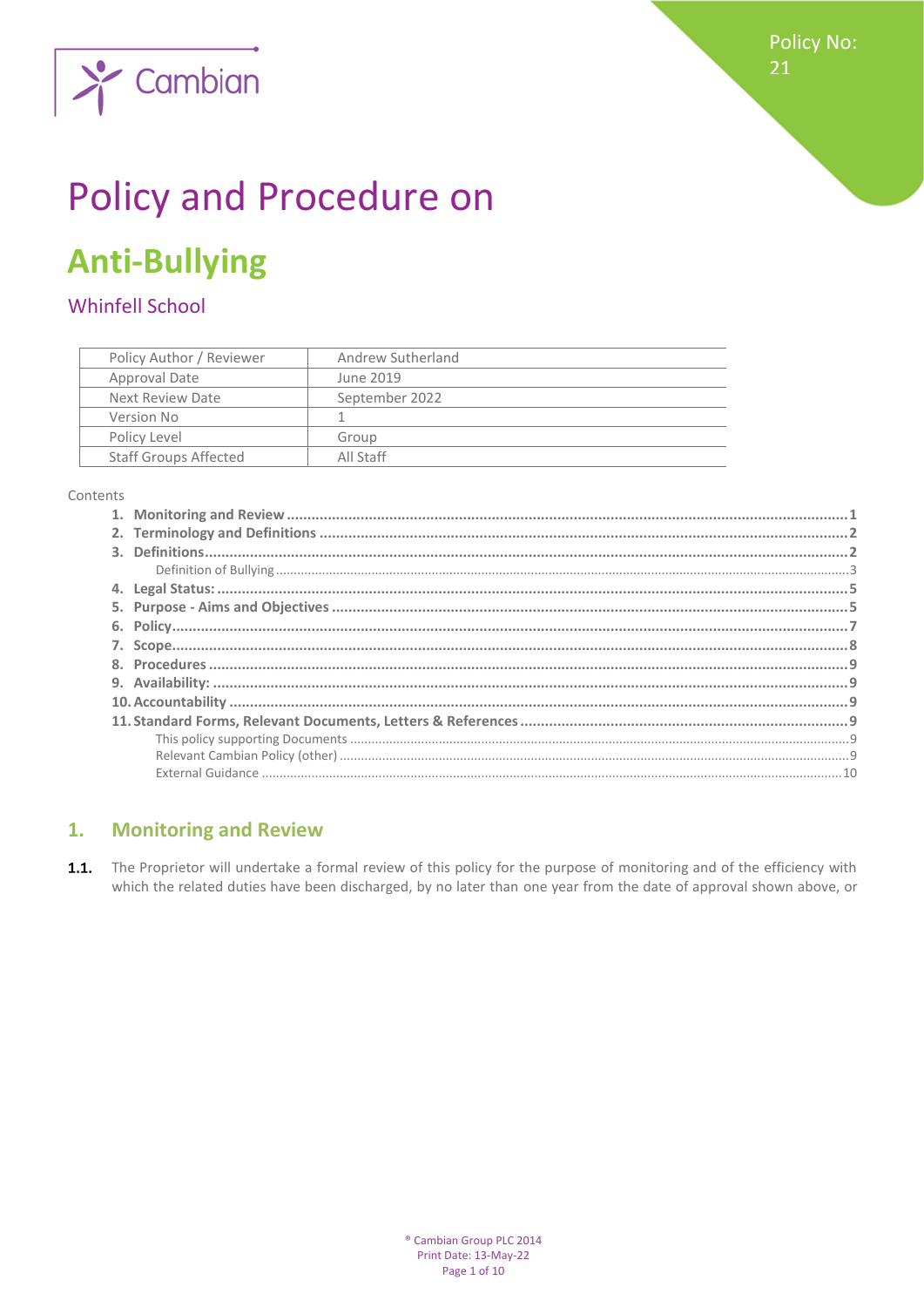

earlier if significant changes to the systems and arrangements take place, or if legislation, regulatory requirements or best practice guidelines so require.

1.1. This policy will be subject to continuous monitoring, refinement and audit by the Head of Service. – move to procedure

Signed:

Jørt

Andrew Sutherland **Paddy Sandham Representative, Proprietor- Cambian Group Principal** August 2021 **January 2022** 

#### <span id="page-1-0"></span>**2. Terminology and Definitions**

|  |  | 2.1. Our aim is to use consistent terminology throughout this policy and all supporting documentation as follows: |  |  |  |  |  |
|--|--|-------------------------------------------------------------------------------------------------------------------|--|--|--|--|--|
|--|--|-------------------------------------------------------------------------------------------------------------------|--|--|--|--|--|

| 'Establishment' or 'Location | this is a generic term which means the Children's<br>Home/school/college. Whinfell School is a Residential School and<br>Care Home                                                                       |  |  |
|------------------------------|----------------------------------------------------------------------------------------------------------------------------------------------------------------------------------------------------------|--|--|
| <b>Individual</b>            | means any child or young person under the age of 18 or young<br>adult between the ages of 18 and 25. At Whinfell School we have<br>16 attending and/or residing between the ages of 11-19                |  |  |
| <b>Service Head</b>          | This is the senior person with overall responsibility for the School<br>At Whinfell School this is the Principal who is Paddy Sandham. The<br>Registered Manager is Ian Sharpe.                          |  |  |
| <b>Key Worker</b>            | Members of staff that have special responsibility for Individuals<br>residing at or attending the Establishment.                                                                                         |  |  |
| Parent, Carer, Guardian      | means parent or person with Parental Responsibility                                                                                                                                                      |  |  |
| <b>Regulatory Authority</b>  | Regulatory Authority is the generic term used in this policy to<br>describe the independent regulatory body responsible for<br>inspecting and regulating services. At Whinfell School this is<br>Ofsted. |  |  |
| <b>Social Worker</b>         | This means the worker allocated to the child/family. If there is no<br>allocated worker, the Duty Social Worker or Team Manager is<br>responsible.                                                       |  |  |
| <b>Placing Authority</b>     | Placing Authority means the local authority/agency responsible<br>for placing the child or commissioning the service                                                                                     |  |  |
| <b>Staff</b>                 | Means full or part-time employees of Cambian, agency workers,<br>bank workers, contract workers and volunteers.                                                                                          |  |  |

#### <span id="page-1-1"></span>**3. Definitions**

Next Review Date:

2022

Version: 1 <sup>®</sup> Cambian Group PLC 2014 Approved by: Andrew Sutherland<br>
Next Review Date: September **SAFEGUARDING** -: Anti-Bullying Policy **Date: June 2019 SAFEGUARDING** -: Anti-Bullying Policy Date: June 2019

Print Date: 13-May-22 Page 2 of 10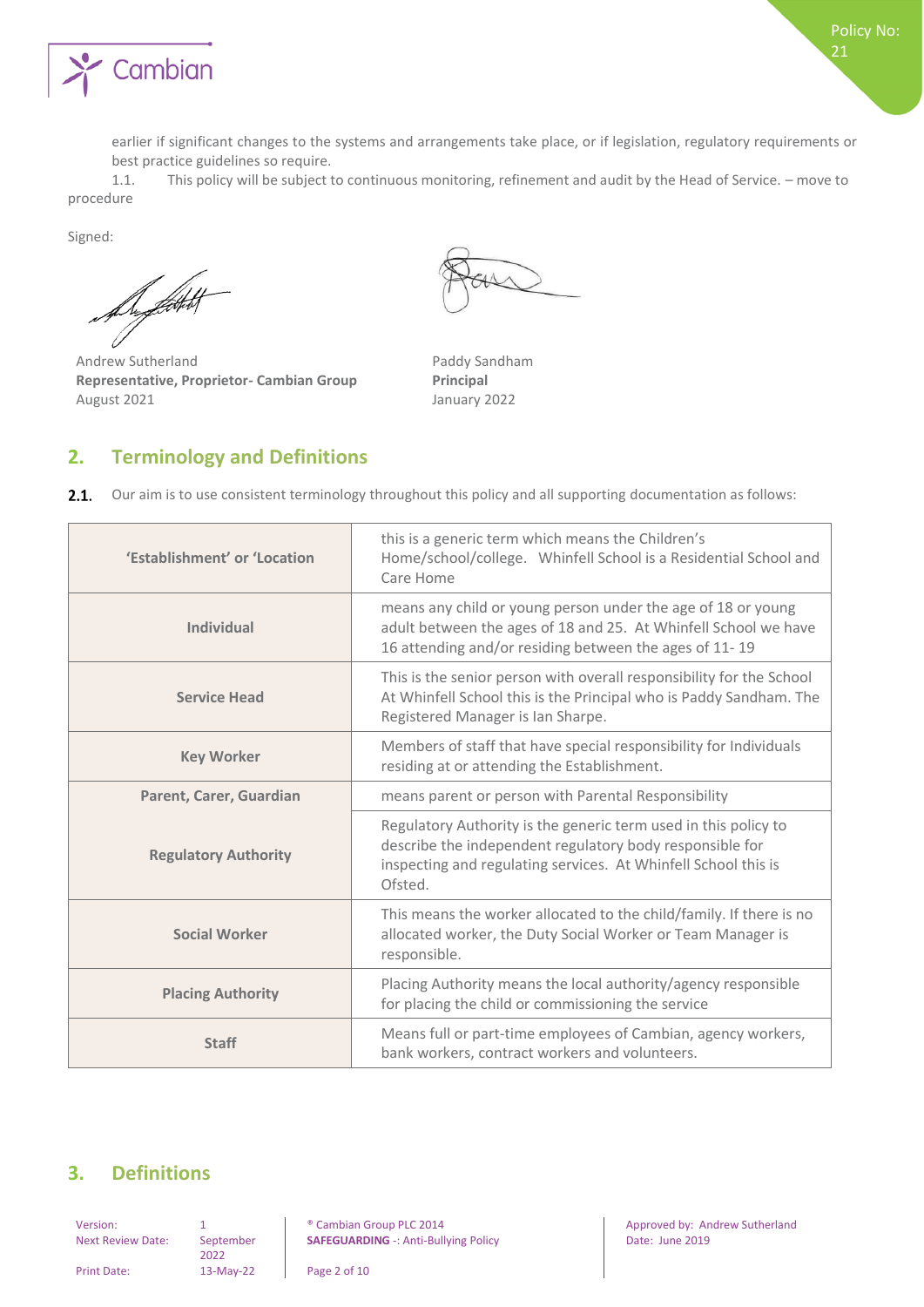

#### <span id="page-2-0"></span>**Definition of Bullying**

- Bullying is an interaction between an individual or group of people with a more powerful individual or group which is  $3.1.$ perceived or intended to cause hurt, pain, suffering, humiliation or degradation.
- $3.2.$ Bullying can be defined as a deliberate, unprovoked and a repeated (over time) action to intentionally humiliate, threaten, frighten or hurt an individual or group physically or emotionally. It is often motivated by prejudice against particular groups, for example, on grounds of race, religion and belief, culture, sex, gender, homophobia, special educational needs and disability (as defined in the Equality Act 2010), or because a child is adopted or is a carer. It may occur directly or through cyber-technology such as social websites, mobile phones, text messages, photographs and email. Bullying can occur through several types of anti-social behaviour. A feature of bullying in schools is that its existence is not always immediately known or suspected by those in authority. The school recognises the seriousness of both physical and emotional bullying in causing psychological damage and even suicide. Although bullying in itself is not a specific criminal act in the UK, some types of harassing or threatening behaviour or communications could be a criminal offence; for example, under the Protection from Harassment Act 1997, the Malicious Communications Act 1988, the Communications Act 2003 and the Public Order Act 1986. If our staff consider that an offence may have been committed, we will seek assistance from the police. As part of our Behaviour Policy insert name of school believes that all children and adults have the right to live in a supportive, caring environment in which pupils feel safe and free from bullying and harassment that may include cyber-bullying and prejudice-based bullying related to special educational need, sexual orientation, sex, race, religion and belief, gender reassignment or disability (as defined in the Equality Act 2010), and the use of discriminatory language.
- $3.3.$ Bullying can be direct or indirect:
	- 3.3.1. **Direct** forms include physical violence or threats; verbal assaults and taunts; the destruction of property; extortion and unwanted sexual interest or contact. Examples of indirect forms of bullying include ignoring and withdrawal of friendships; excluding and isolating young people; malicious gossip; offensive and threatening texting; spreading rumours and abusive or offensive graffiti. Bullying may also include being forced to become involved in criminal or anti-social behaviour.
	- 3.3.2. **Emotiona**l (indirect bullying) including isolation of others by a refusal to co-operate with them and exclusion being unfriendly, excluding, tormenting (e.g. hiding books, threatening gestures), deliberately excluding from social groups or an activity by refusal to sit next to/ talk to/ work/ co-operate with others and refusal to follow staff instructions to do the above, or malicious rumours, e-mails or text messages, and also exclusion from play/discussions etc. with those whom they believe to be their friends.
	- 3.3.3. **Physical** harm or its threat including the abuse of personal property jostling, serious fighting, pushing, kicking, hitting, taking or hiding belongings, punching or any use of violence; deliberately destroying or damaging work or possessions or removing personal property, use of weapons/threatening use of weapon (or any object which could be used as a weapon), intimidation through physical gestures and actions.
	- 3.3.4. **Cyber** not occurring face to face but rather through electronic means including, but not limited to, social networking sites, internet and intranet sites, email, instant messaging, by mobile phone including through text messages and phone calls, photographs both real and manipulated and so on.
		- Increasingly, bullying is happening through new technology. This can involve sending inappropriate or hurtful text messages, emails or instant messages, posting malicious material online (e.g. on social networking websites) or sending or posting offensive or degrading images and videos. 'Cyberbullying' as it is often called, night take the form of 'real world' bullying being played out online. Situations may be deliberately engineered in order to photograph someone in a humiliating way and circulate this online. It can be particularly insidious because of the potential to follow children wherever they are, including in the home.
		- "Cyber-bullying is an aggressive, intentional act carried out by a group or individual, using electronic forms of contact, repeatedly over time against a victim who cannot easily defend him or herself." We recognise that the advent of cyber-bullying adds a new and worrying dimension to the problem of bullying as there no safe haven for the person being bullied. Unlike other forms of bullying, cyber-bullying can follow children and young people into their private spaces and outside school hours. Cyber-bullies can communicate their messages to a wide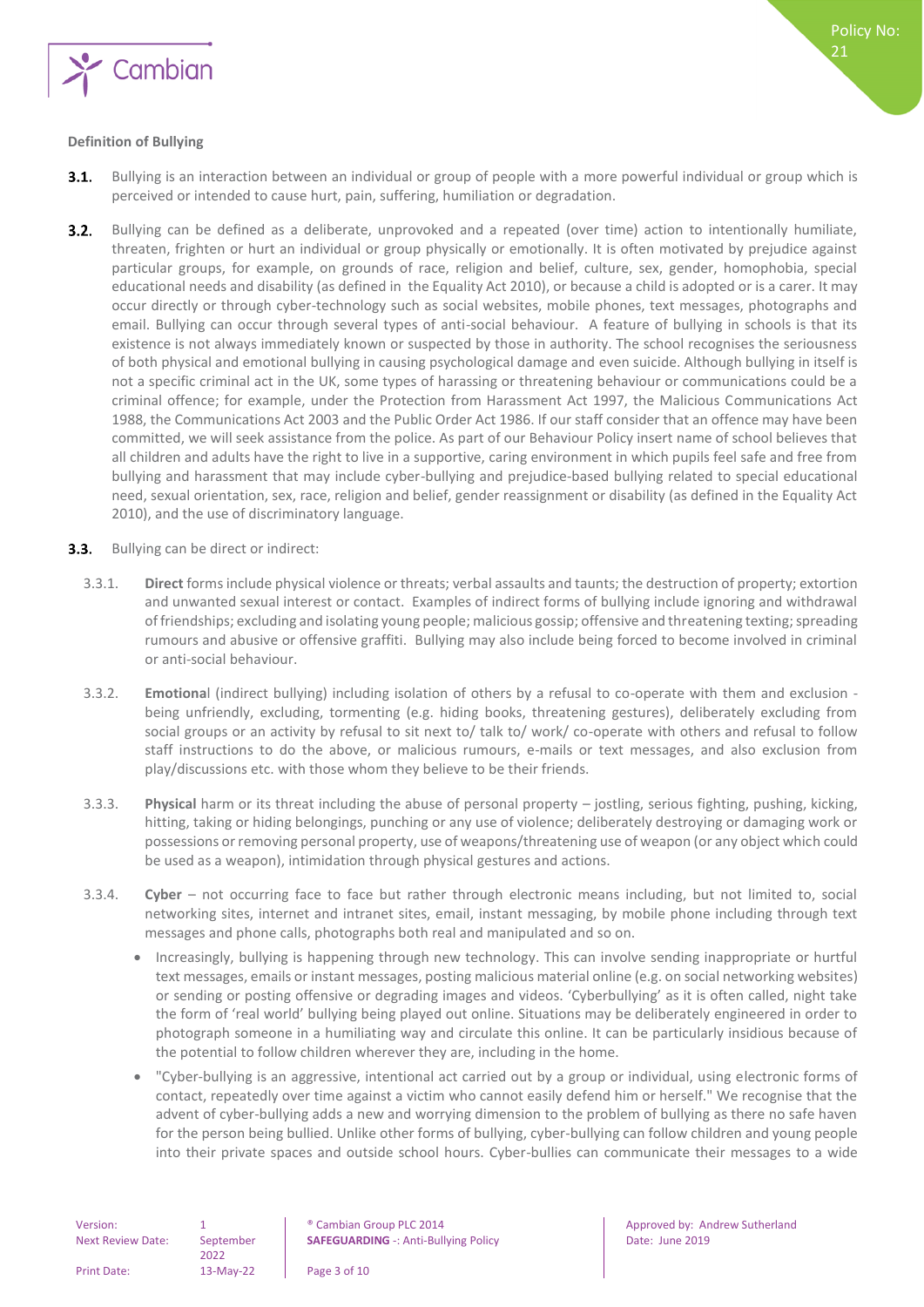

audience with remarkable speed, and can often remain unidentifiable and unseen. ICT may be used to send threatening pictures or messages to others.

- Seven categories of cyber-bullying have been identified:
	- o **Text message** bullying involves sending unwelcome texts that are threatening or cause discomfort;
	- o **Picture/video-clip** bullying via mobile phone cameras is used to make the person being bullied feel threatened or embarrassed, with images usually sent to other people. 'Happy slapping' involves filming and sharing physical attacks;
	- o **Phone call** bullying via mobile phone uses silent calls or abusive messages. Sometimes the bullied person's phone is stolen and used to harass others, who then think the phone owner is responsible. As with all mobile phone bullying, the perpetrators often disguise their numbers, sometimes using someone else's phone to avoid being identified;
	- o **Email bullying** uses email to send bullying or threatening messages, often using a pseudonym for anonymity or using someone else's name to pin the blame on them.
	- o **Online grooming**, Chat room and Social Networking Site abuse involves sending menacing or upsetting responses to children or young people.
	- o Bullying through **instant messaging** (IM) is an Internet-based form of bullying where children and young people are sent unpleasant messages as they conduct real-time conversations online;
	- o Bullying via **websites**includes the use of defamatory blogs (web logs), personal websites and online personal polling sites. There has also been a significant increase in social networking sites for young people, which can provide new opportunities for cyber-bullying.
- Because of the anonymity that new communications technologies offer, anyone with a mobile phone or Internet connection can be a target for cyber-bullying. Furthermore, bullies can reach much larger numbers within a peer group than they can with conventional bullying. Vindictive comments posted on a website, for instance, can be seen by a large audience, as can video clips sent by mobile phone. Most cyber-bullying is done by children of the same age. Although it leaves no visible scars, cyber-bullying of all types can be extremely destructive. Research has found that:
	- o Between a fifth and a quarter of children have been cyber-bullied at least once over the previous few months;
	- o Phone calls, text messages and email are the most common forms of cyber-bullying;
	- o There is more cyber-bullying outside school than in;
	- o Girls are more likely than boys to be involved in cyber-bullying in school, usually by phone;
	- o For boys, text messaging is the most usual form of cyber-bullying, followed by picture/video clip or website bullying;
	- o Picture/video clip and phone call bullying are perceived as the most harmful forms of cyber-bullying;
	- o Website and text bullying are equated in impact to other forms of bullying;
	- o Around a third of those being cyber-bullied tell no one about the bullying.
- $3.4.$ Cambian Children's Services takes all form of bullying seriously and is particularly concerned to take action in relation to incidents which include racist, sexist, disability or homophobic elements. In these cases such issues will be specifically addressed with the bully (and his / her parent / carer / staff as appropriate) in the course of incident management.
	- **Racist**  Bullying directed at individuals of a certain race, culture, ethnicity, language, faith, community, national origin or national status. The distinctive feature of racist bullying is that the victim is attacked not as an individual but as the representative of a family, community or group. This is an area where schools are required to keep statistics about incidents.
	- **Cultural** focusing on and/or playing off perceived cultural differences or similar. Sexist covers a wide range of behaviour from name calling to physical sexual assault. It is the use of sexual language or negative stereotyping on the basis of gender. Sexual - is unwanted or inappropriate physical contact or sexual innuendo.
	- **Homophobic** This is bullying which is directed towards people who are openly gay, bisexual, are perceived as gay, or show characteristics. Heterosexual young people subject to homophobic bullying are less reluctant to

2022 Print Date: 13-May-22 Page 4 of 10

Version: 1 1 8 | Cambian Group PLC 2014 | Approved by: Andrew Sutherland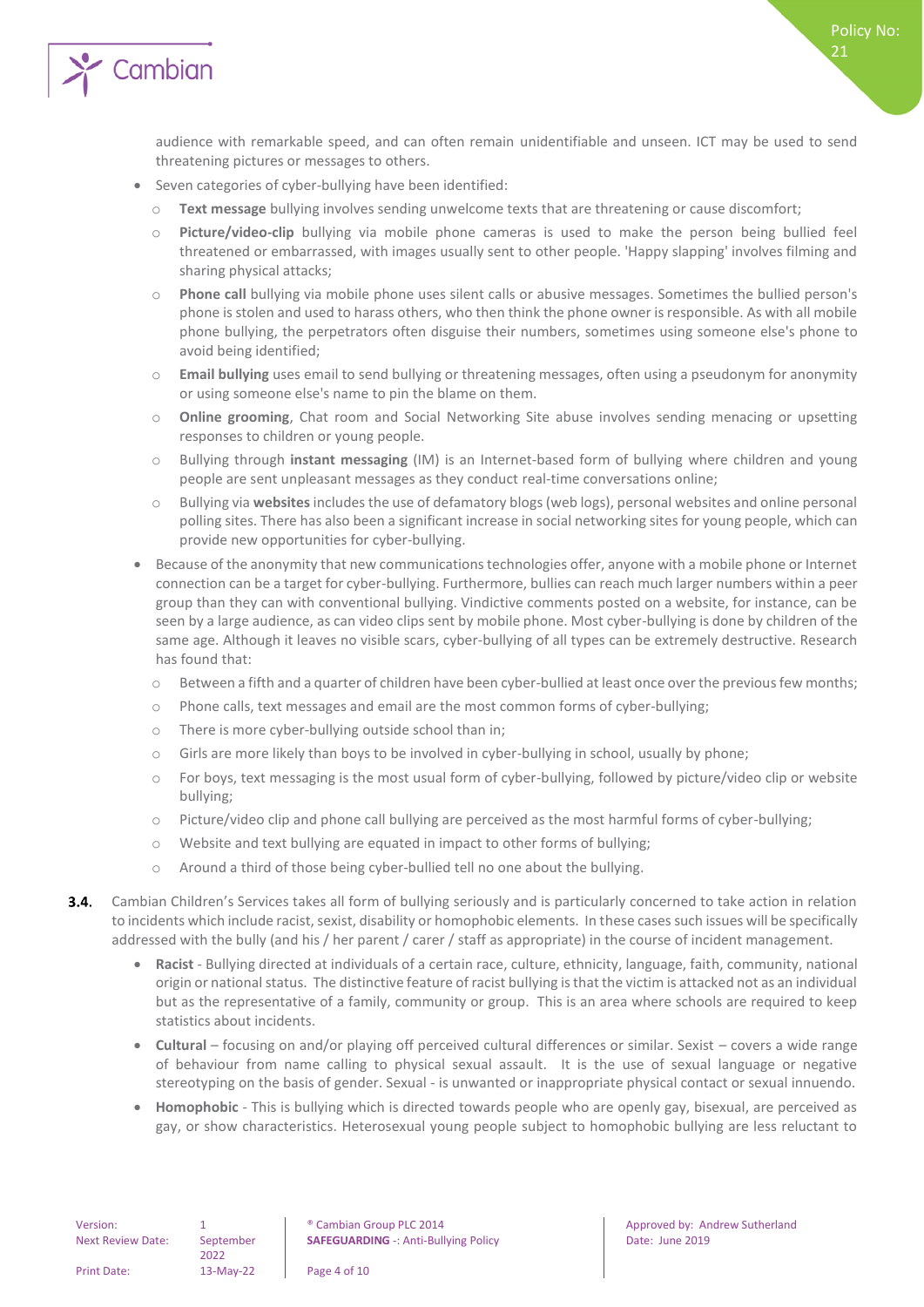

report it as this may enforce the stereotypical way that they are already viewed by others so sensitivity and positive support is required for victims.

- **Religious** Attacking faith, belief, religious practice or custom. Special Educational Needs and Disability remarking upon, drawing attention to, or discriminating against persons with physical disabilities or learning difficulties or other identified special educational needs such as emotional and behavioural disabilities (EBD) and Specific Learning Difficulties (SLD) - (Dyslexia, Dyscalculia and Dyspraxia.
- $3.5.$ **Verbal** - Name-calling, sarcasm, spreading rumours, making snide comments, teasing, humiliating others, threatening others, inciting others to humiliate and threaten others.
- $3.6.$ **Written** – Spreading rumours, writing or printing unkind or malicious on paper.

#### <span id="page-4-0"></span>**4. Legal Status:**

- 4.1. Complies with Part 3, paragraph 10 of The Education (Independent School Standards Compliance Record) (England) (Amendment) Regulations.
- $4.2.$ Cambian Group complies with legislation / regulations and requirements under the Quality Standards 2015 Social Care, England Children and Young Persons, England The Children's Homes (England) Regulations 2015. The Health and Social Care Act 2008 (Regulated Activities) Regulations 2015. Care Home (Wales) Regulation 2002
- $4.3.$ Preventing and Tackling Bullying: Advice for Headteacher, staff and governing bodies: DfE Guidance (October 2014): and the relevant aspects of Safe to Learn, embedding anti-bullying work in schools. Supporting children and young people who are bullied: advice for schools: DfE Guidance (March 2014). Cyberbullying: advice for Headteacher and school staff: (November 2014). Advice for parents and carers on cyberbullying: (November 2014) along with having regard for the guidance set out in the DfE (Don't Suffer in Silence booklet).
- <span id="page-4-1"></span> $4.4.$ Has regard to the Equality Act 2010 and the Public Sector Equality Duty.

#### **5. Purpose - Aims and Objectives**

- $5.1.$ To seek to create a culture in which bullying of any kind is not accepted by anyone.
- $5.2.$ To enable all staff to understand what constitutes bullying.
- $5.3.$ We make it clear to Individuals, staff and parents that bullying is completely unacceptable. We strongly believe, as part of our behaviour policy, that Individuals have the right to study in a safe, supportive and secure environment, free from physical threats, verbal taunts and any form of harassment. Incidents of bullying threaten this and cause enormous stress to victims. We are therefore strongly committed to the avoidance of bullying in all its forms.
- **5.4.** To provide a clear framework for dealing with incidents of bullying, ensuring that bullies are dealt with swiftly and firmly. Our straightforward procedures make it easy to report bullying, including cyber bullying and bullying outside of school. Therefore if bullying does occur, Individuals should be able to tell, and know that incidents will be dealt with promptly and effectively.
- $5.5.$ For all staff to be vigilant in recognising if bullying is taking place, and deal with it thoroughly and with sensitivity. Our aim is to promote positive relationships amongst all and to develop a culture in which individuals are listened to and their concerns taken seriously.
- $5.6.$ We believe that the principle means of prevention is through the maintenance of conditions where bullying is less likely to flourish and is more easily detected. All Individuals are known to us personally and it is therefore easier for us to detect signs of possible distress. Moreover, we feel that it is important that they have free and informal access to the Head of Service and other staff. This can be seen in the procedures we adopt. However, a formal anti-bullying policy is

2022

**SAFEGUARDING** -: Anti-Bullying Policy **Date: Under the 2019** 

Print Date: 13-May-22 Page 5 of 10

Version: 1 1 8 | Cambian Group PLC 2014 | Approved by: Andrew Sutherland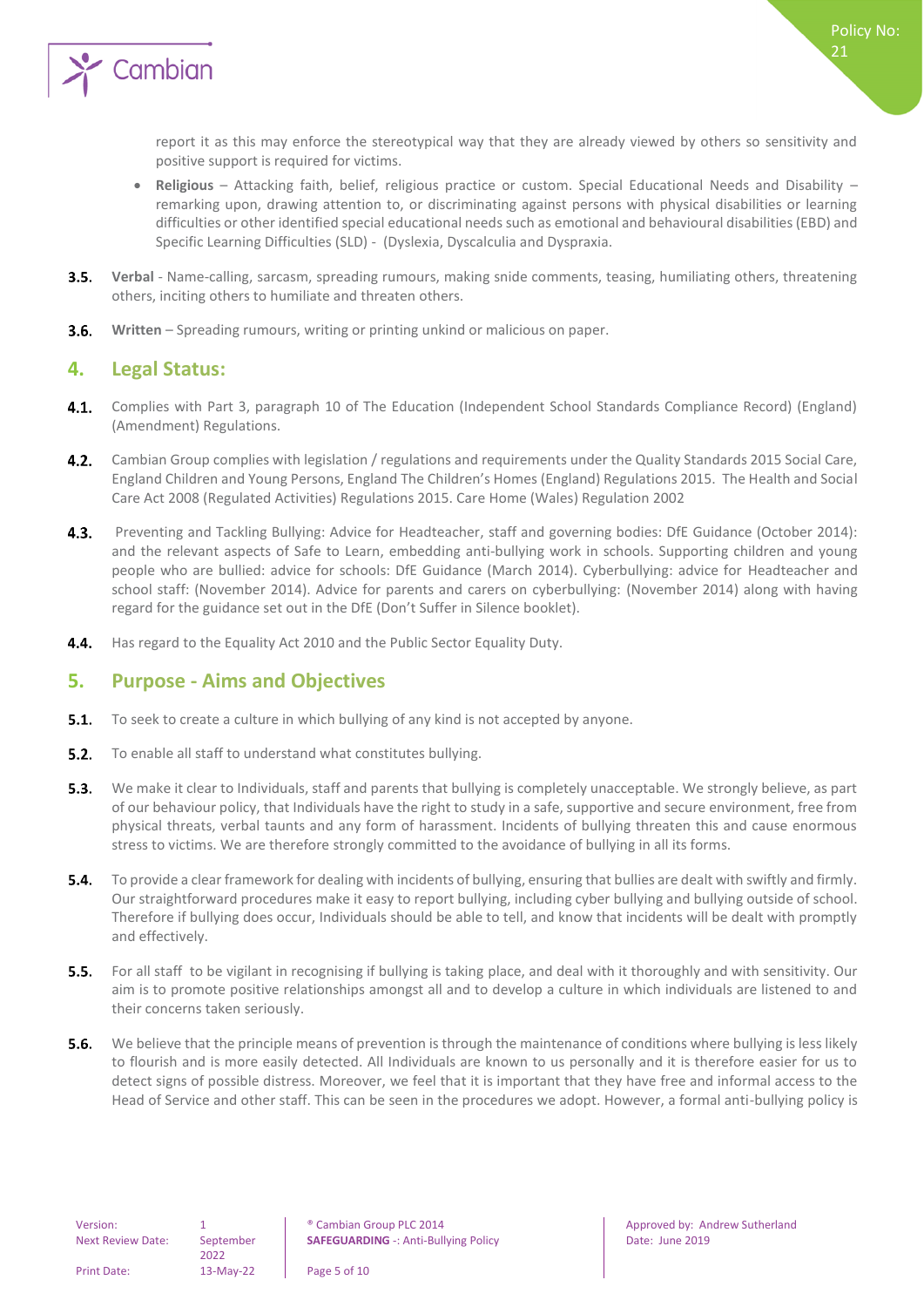

of utmost importance. We aim to promote a transparency in human relationships so that children and young people, by default, are held to account for the feelings they may evoke in others.

- $5.7.$ This policy applies to all activities both on and away from the location.
- $5.8.$ In the event of bullying taking place among the staff, the Head of Service should be informed and appropriate decisions made with possible reference to the relevant Employment Policies and Procedures. Accusations of bullying of an Individual by members of staff will be investigated thoroughly.
- 5.9. Members of staff to whom disclosures are made should initiate the following procedures themselves and/or consult with the relevant staff as appropriate. All disclosures, whether from an Individual, a parent, a member of staff or a

2022

Print Date: 13-May-22 Page 6 of 10

Policy No: 21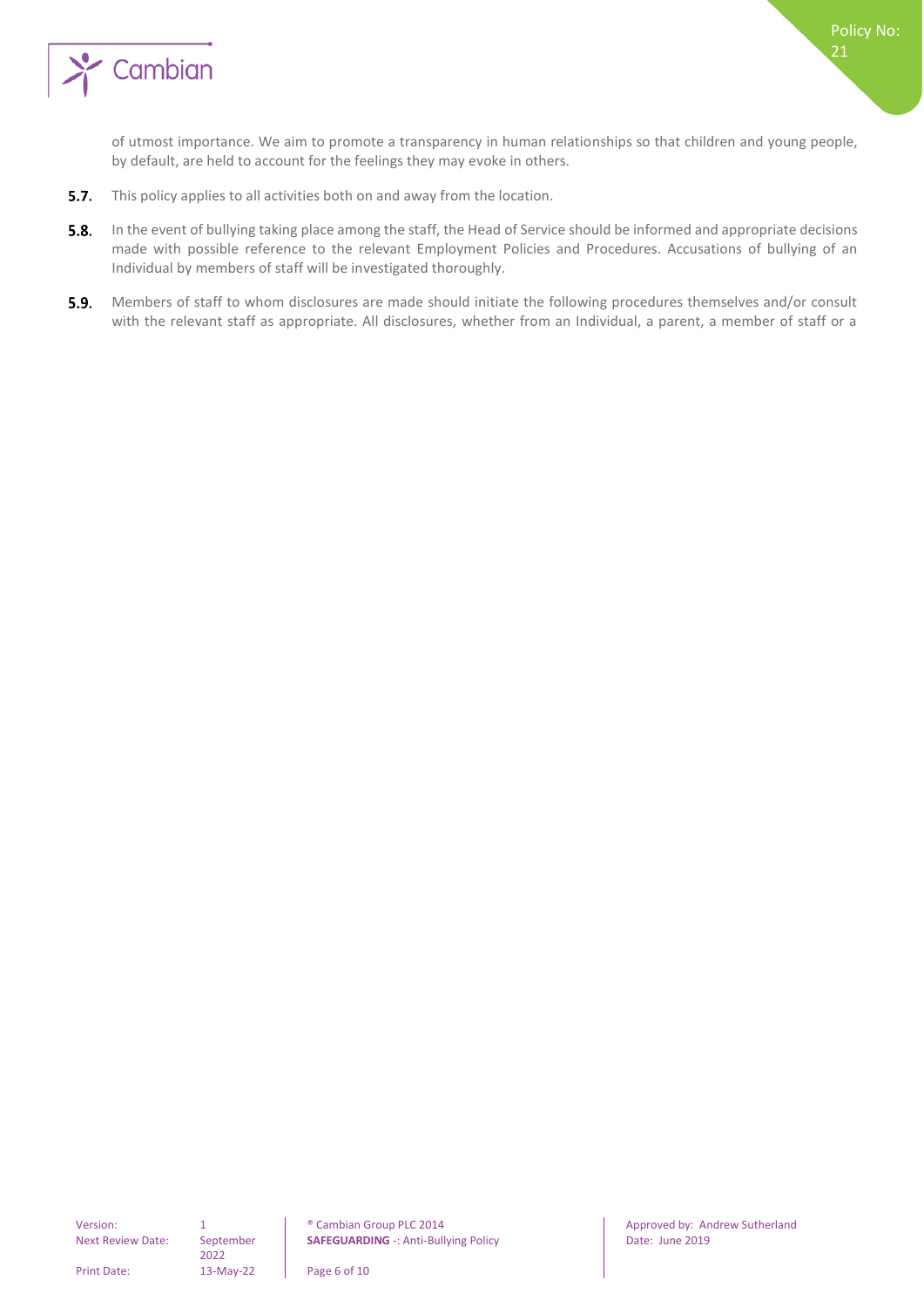

<span id="page-6-0"></span>volunteer should be taken seriously and treated with sensitivity. The victim(s) should be made aware that their safety is considered to be of paramount importance.

#### **6. Policy**

- **6.1.** To proactively work to prevent and eliminate any form of bullying by:
	- 6.1.1. promoting good behaviour and positive relationships based on mutual respect. making pupils fully aware of the school's policy through, for example, a list of expectations;
	- 6.1.2. ensuring pupils understand that if they have been bullied or have witnessed bullying, they should tell a member of staff, their parents or any helpful adult or friend;
	- 6.1.3. promoting anti-bullying using educational elements such as our scheme for Personal, Social, Health, Economic education (PSHE)education assemblies, circle time, projects, drama, stories, literature, with discussion of differences between people and the importance of avoiding prejudice based language;
	- 6.1.4. developing Social and Emotional Aspects of Learning (SEAL) throughout insert name of school and the curriculum;
	- 6.1.5. informing parents by various means of the school's anti-bullying policy whilst encouraging them to support it;
	- 6.1.6. providing counselling and help for victims of bullies and for bullies themselves ;
	- 6.1.7. imposing reasonable, proportionate and consistent sanctions as and when necessary;
	- 6.1.8. developing initiatives to raise awareness of the negative impact of bullying by any member of our community such as an anti-bullying assembly and peer mentoring;
	- 6.1.9. familiarising all staff with the anti-bullying policy through In-Service training and Professional Development to ensure it is applied consistently and fairly and by showing respect for all, that they act as good role models for Individuals.
- $6.2.$ For all Cambian Children's Services staff / carers to address issues of bullying in a consistent manner
- To make young people, parents / carers and staff aware of what steps to take when an incident of bullying has occurred.  $6.3.$
- $6.4.$ To demonstrate to bullies that their behaviour is unacceptable and to reassure victims that action will be taken to keep them safe, which includes strategies to address bullies' problematic behaviour in a fair, firm, non-oppressive manner and to provide them with support to enable them to change their behaviour.
- $6.5.$ To clarify issues of responsibility for responding to incidents of bullying and to emphasise to staff, young people, parents and other interested parties the company's 'zero tolerance' attitudes towards bullying behaviour.
- $6.6.$ To eliminate intimidating behaviour and promote an ethos in which each young person is safe and able to realise their full potential.
- $6.7.$ To reassure parents / carers and placing social workers that the company takes the issue of bullying seriously and will take the necessary action to minimise its impact on the young people who live and are educated there in.
- 6.8. To ensure records are kept to evaluate the effectiveness of the approach or to enable patterns to be identified.
- $6.9.$ To ensure that each Individual is treated fairly and with respect.
- 6.10. Bullying can take place between pupil and pupil, staff and staff and staff and pupil. We consider the pastoral care of the pupils and staff to be of prime importance. In class, this role largely rests with the class teacher. It is school policy that any misdemeanour will be dealt with by the member of staff present when it occurs, whether in the playground, classroom, cloakroom or any part of the school. A common code of behaviour is expected from everyone at Insert name of School (see Behaviour Policy). All staff and volunteers at Insert name of School are expected to treat each other with a professional level of respect. The term 'bullying' is commonly associated with acts of violence but non-physical

| Version:          |           | <sup>®</sup> Cambian Group PLC 2014         |
|-------------------|-----------|---------------------------------------------|
| Next Review Date: | September | <b>SAFEGUARDING -: Anti-Bullying Policy</b> |
|                   | 2022      |                                             |
| Print Date:       | 13-May-22 | Page 7 of 10                                |

Approved by: Andrew Sutherland Date: June 2019

Policy No: 21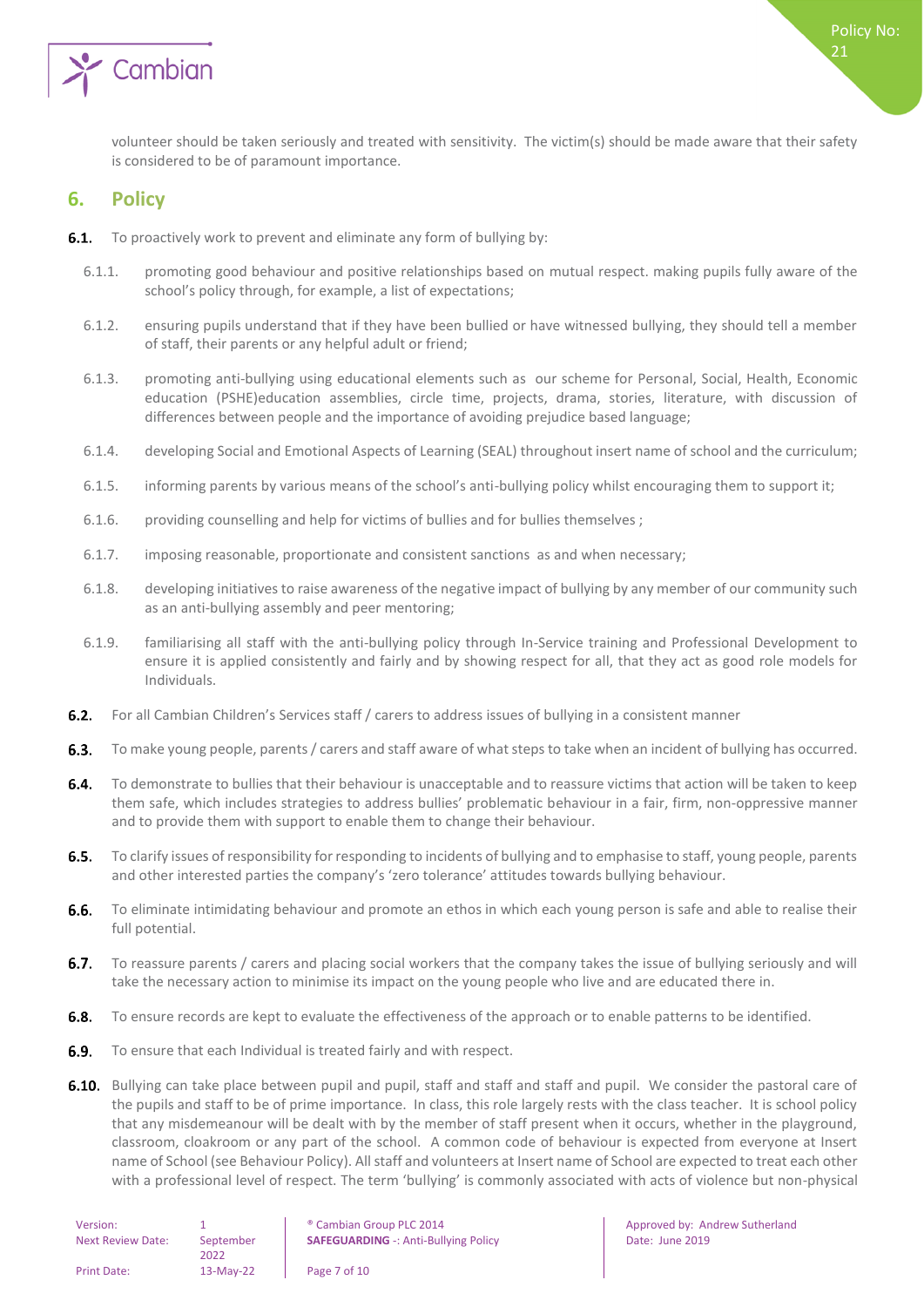

bullying is experienced by many pupils at some period during their school career. We believe that all children and staff should be able to work and play without any fear of being bullied by any other person. Bullying is not tolerated and all accusations are to be taken seriously and dealt with. Bullying can take place between pupil and pupil, staff and staff and staff and pupil. We consider the pastoral care of the staff and children to be of prime importance. In class this role largely rests with the class teacher. It is school policy that any misdemeanour will be dealt with by the member of staff present when it occurs, whether in the playground, classroom, cloakroom or any part of the school. A common code of behaviour is expected from everyone in the school (see Behaviour Policy). All staff and volunteers at our school are expected to treat each other with a professional level of respect.

#### <span id="page-7-0"></span>**7. Scope**

- $7.1.$ The policy applies to all incidents of bullying between young people whether they occur within or outside the setting including cyber bullying. If there are concerns about young people being bullied by staff / carers, these will be addressed through the Whistle-blowing / Safeguarding Policies.
- $7.2.$ If a young person is being bullied by another young person with whom they attend School or who lives in another establishment the same procedures apply. If a young person is bullied or bullies others while on contact visits this

Next Review Date: September

2022

**SAFEGUARDING** -: Anti-Bullying Policy **Date: Under the 2019** 

Print Date: 13-May-22 Page 8 of 10

Version: 1 1 8 | Cambian Group PLC 2014 | Approved by: Andrew Sutherland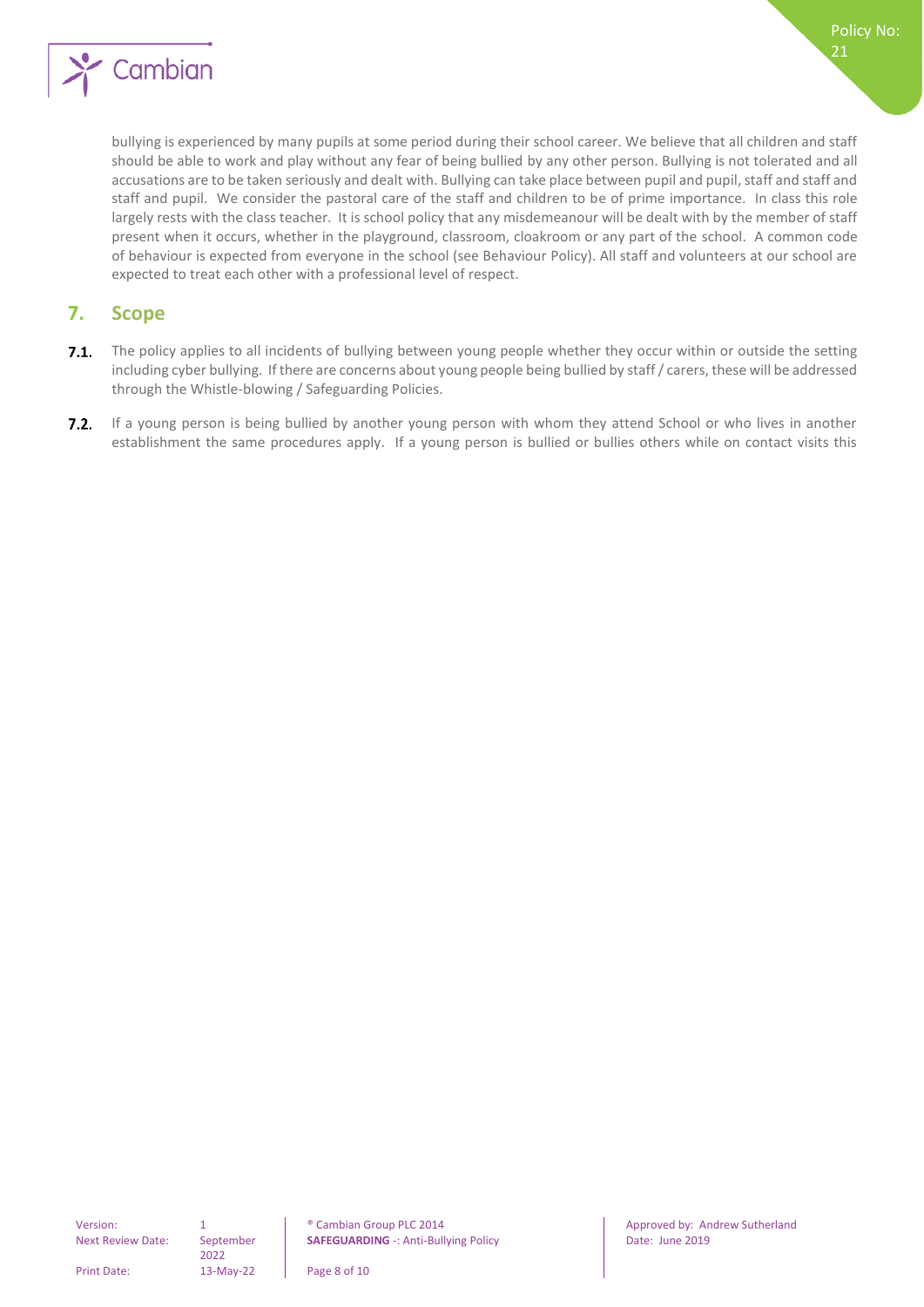

Where there are concerns around staff on staff bullying, these will be addressed through the Harassment & Bullying  $7.3.$ Policy, Whistle Blowing policy and Code of Conduct.

#### <span id="page-8-0"></span>**8. Procedures**

- $8.1.$ Heads of Service for all Cambian locations are responsible for ensuring that clear local procedure is in place to support this policy for preventing and managing bullying incidents and that the procedure is routinely reviewed to reflect current and up to date local procedures and protocols.
- $8.2.$ Procedures for the prevention and management of bullying incidents are underpinned by this policy and are set out in localised procedures using templates for each of our service types.

#### <span id="page-8-1"></span>**9. Availability:**

 $9.1.$ This policy and supporting procedure for each location is made available to parents, carers, staff and Individuals at the location office and where appropriate on the location's website.

#### <span id="page-8-2"></span>**10. Accountability**

- 10.1. All Heads of Service have day-to-day operational responsibility for this policy, and ensuring that all staff who may deal with concerns or investigations under this policy receive regular and appropriate guidance on its use.
- 10.2. All colleagues are responsible for the success of this policy and should ensure that they use it to disclose any suspected danger or wrongdoing.

#### <span id="page-8-3"></span>**11. Standard Forms, Relevant Documents, Letters & References**

#### <span id="page-8-4"></span>**This policy supporting Documents**

- 11.1. Anti-Bullying Procedures
- 11.2. Bullving Report Form
- 11.3. ICT-Based Forms of Abuse (including Cyber-Bullying) Policy
- 11.4. Anti-Bullying: Parents and Pupils Information Sheets,
- 11.5. Anti-Bullving Code
- <span id="page-8-5"></span>11.6. The School Rules, What to do if you are Worried

#### **Relevant Cambian Policy (other)**

- 11.7. Equality And Diversity including Equal Opportunities and Racial Harassment
- 11.8. e-Safety Policy including ICT Acceptable Use
- 11.9. Harassment and Bullying Policy- GHR 02
- 11.10. Positive Behaviour Management Policy (including Sanctions, Rewards, and Exclusions)
- 11.11. Safeguarding Policy And Procedures including Child Protection
- 11.12. Staff Code of Conduct